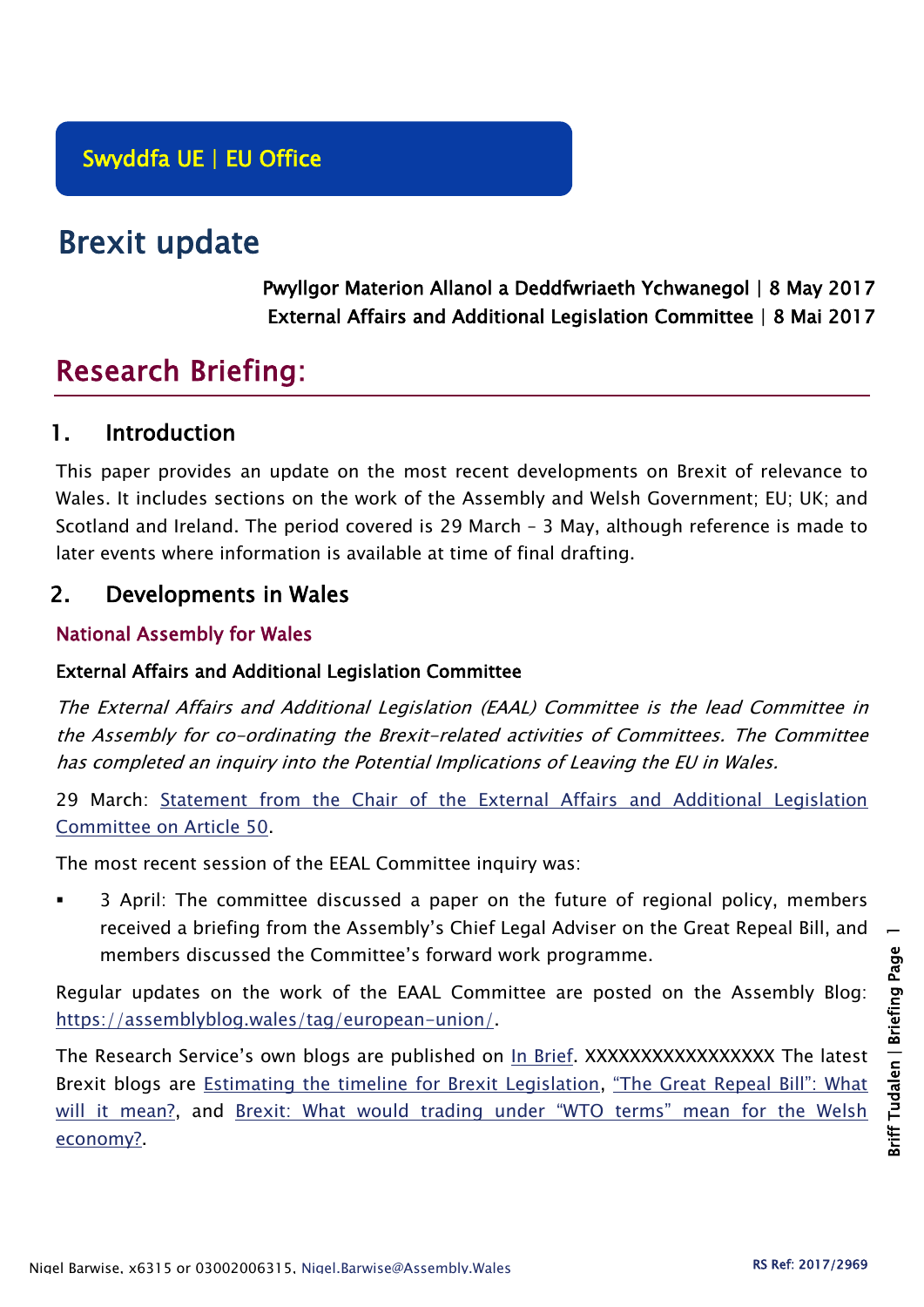#### **Other**

29 March: [Statement from the Llywydd on the UK Government triggering Article 50.](http://www.assembly.wales/en/newhome/pages/newsitem.aspx?itemid=1702&assembly=5)

The Climate Change, Environment and Rural Affairs Committee is carrying out an inquiry into [Marine Protected Areas in Wales,](http://senedd.assembly.wales/mgIssueHistoryHome.aspx?IId=16663) and an inquiry into the [Future of Agricultural and Rural](http://senedd.assembly.wales/mgIssueHistoryHome.aspx?IId=15876)  [Development Policies in Wales.](http://senedd.assembly.wales/mgIssueHistoryHome.aspx?IId=15876)

The Equality, Local Government and Communities Committee is carrying out an inquiry: [What](http://senedd.assembly.wales/mgConsultationDisplay.aspx?id=244&RPID=1008299204&cp=yes)  [will human rights in Wales look like after Brexit?](http://senedd.assembly.wales/mgConsultationDisplay.aspx?id=244&RPID=1008299204&cp=yes)

'The implications of Brexit for the medical workforce' is explicitly included in the terms of reference for the Health, Social Care and Sport Committee's current inquiry on medical [recruitment.](http://senedd.assembly.wales/mgIssueHistoryHome.aspx?IId=16122)

#### Plenary debates

29 March: [Statement by the First Minister: Article 50 Response,](http://www.assembly.wales/en/bus-home/pages/rop.aspx?meetingid=4259&assembly=5&c=Record%20of%20Proceedings#465623) followed by questions.

4 April: The First Minister led a debate: The Implications for Wales of Leaving the European [Union.](http://www.assembly.wales/en/bus-home/pages/rop.aspx?meetingid=4260&assembly=5&c=Record%20of%20Proceedings#467105)

#### Welsh Government

29 March: First Minister Carwyn Jones – "We're committed to a [sensible Brexit that secures](http://gov.wales/newsroom/firstminister/2017/170329brexit/?lang=en)  [Wales' future"](http://gov.wales/newsroom/firstminister/2017/170329brexit/?lang=en).

30 March: [The Great Repeal Bill: Welsh economy needs certainty, clarity and reassurance](http://gov.wales/newsroom/firstminister/2017/170330-great-repeal-bill/?lang=en) - Carwyn Jones.

30 March: [Wales broadens its horizons attracting €66m to drive innovation](http://gov.wales/newsroom/finance1/2017/wales-broadens-its-horizons-attracting-66m-to-drive-innovation/?lang=en) (Horizon 2020).

30 March: [West Wales Coracle Caught Sewin](http://gov.wales/newsroom/environmentandcountryside/2017/170330-west-wales-coracle-caught-sewin-protected-food-name/?lang=en) becomes latest member of Wales' Protected Food Name family.

30 March: [A new Board and a new era for Hybu Cig Cymru post Brexit.](http://gov.wales/newsroom/environmentandcountryside/2017/170330-a-new-board-and-a-new-era-for-hcc/?lang=en)

10 April: [Wales hits target for maximising £1.8bn EU Funds.](http://gov.wales/newsroom/finance1/2017/170410eu/?lang=en)

10 April: [EU funding boost an Epic start to Easter.](http://gov.wales/newsroom/culture-tourism-sport/2017/170411-eu-funding-boost-an-epic-start-to-easter/?lang=en)

#### **News**

29 March: [Triggering of Article 50 makes progress essential](http://fuw.org.uk/triggering-of-article-50-makes-progress-essential/) (FUW)

- 29 March: [Article 50 triggered](https://www.nfu-cymru.org.uk/news/latest-news/article-50-triggered/) (NFU Cymru)
- 30 March: [Members urged to take Access to Labour Survey](https://www.nfu-cymru.org.uk/news/latest-news/members-urged-to-take-access-to-labour-survey/) (NFU Cymru)
- 30 March: [The Great Repeal Bill White Paper -](https://www.nfu-cymru.org.uk/news/latest-news/the-great-repeal-bill-white-paper-our-response/) our response (NFU Cymru)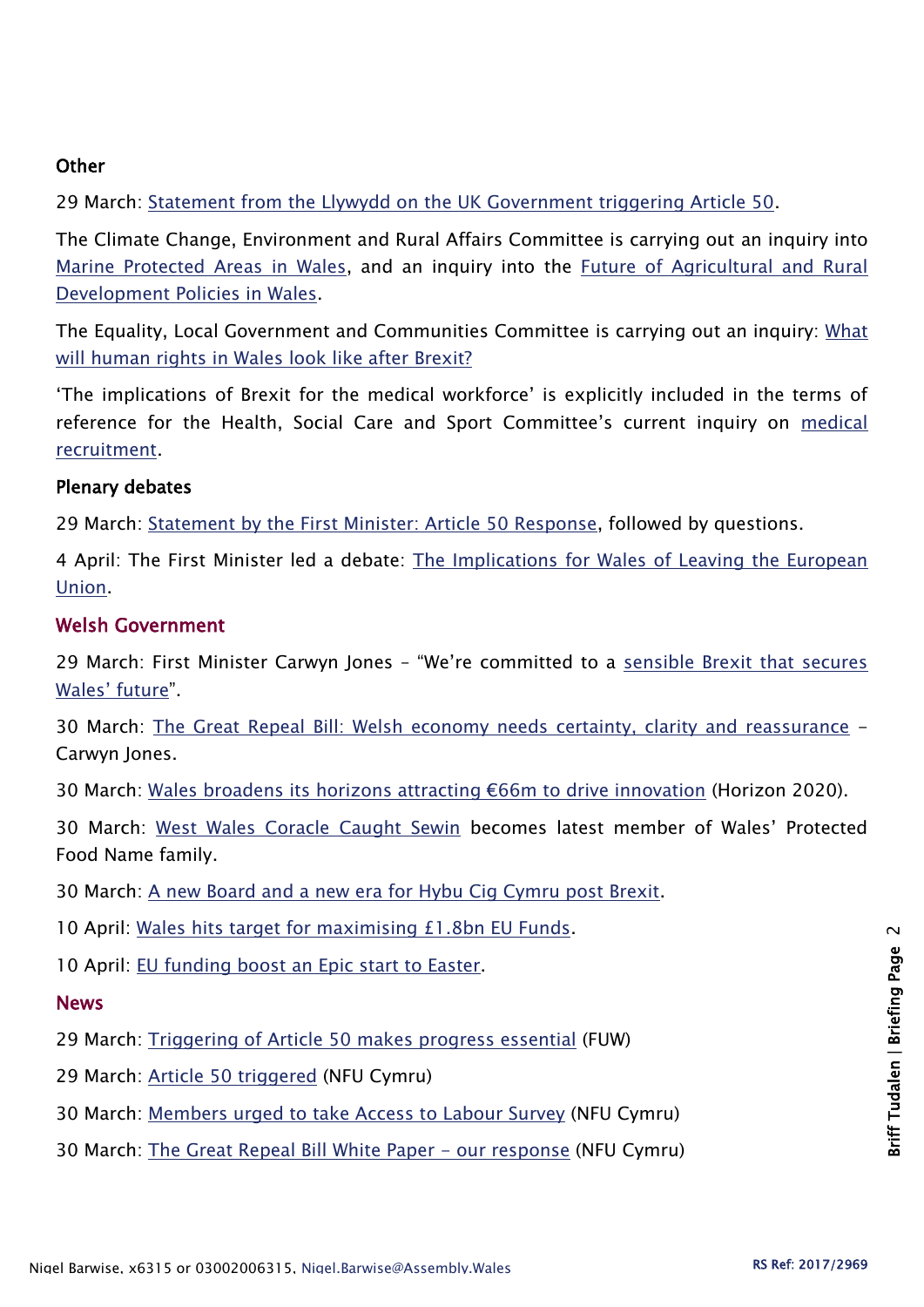3 April: UK farming unions press for [common financial framework post-Brexit](https://www.nfu-cymru.org.uk/news/latest-news/uk-farming-unions-press-for-common-financial-framework-post-brexit/) (NFU Cymru)

18 April: [General Election must not distract from Brexit progress](http://fuw.org.uk/general-election-must-not-distract-from-brexit-progress-fuw-says/) FUW says.

19 April: [CLA Cymru Gives Evidence at Parliamentary Hearing.](http://www.cla.org.uk/node/10495)

20 April: UK Farming and Landowning Org[anisations meet as 'Brexit' Election Called](http://www.tfa.org.uk/tfa-media-release-mr1712-uk-farming-and-landowning-organisations-meet-as-brexit-election-called/) (Tenant Farmers Association)

27 April: [MPs back CLA call for certainty to help feed the nation](http://www.cla.org.uk/node/10533) (migrant workers scheme).

## 3. EU developments

#### European Council

29 March: [Statement by the European Council \(Art. 50\) on the UK notification.](http://www.consilium.europa.eu/en/press/press-releases/2017/03/29-euco-50-statement-uk-notification/)

29 March: [Remarks by President Donald Tusk following the UK notification.](http://www.consilium.europa.eu/en/press/press-releases/2017/03/29-tusk-remarks-uk-notification/)

31 March: [Remarks by President Donald Tusk on the next steps following the UK notification.](http://www.consilium.europa.eu/en/press/press-releases/2017/03/31-tusk-remarks-meeting-muscat-malta/)

25 April: [North Sea plan for fisheries:](http://www.consilium.europa.eu/en/press/press-releases/2017/04/25-north-sea-plan-for-fisheries/) Council ready to negotiate with the European Parliament.

29 April: A special European Council agreed the [European Council \(Art. 50\) guidelines for](http://www.consilium.europa.eu/en/press/press-releases/2017/04/29-euco-brexit-guidelines/)  [Brexit negotiations.](http://www.consilium.europa.eu/en/press/press-releases/2017/04/29-euco-brexit-guidelines/)

#### European Commission

29 March: [Article 50 of the Treaty on European Union](http://europa.eu/rapid/press-release_MEMO-17-648_en.htm) – Fact Sheet.

29 March: Registration of a European Citizens' Initiative inviting the Commission "to improve the protection of persons belonging to national and linguistic minorities and [strengthen](http://europa.eu/rapid/press-release_IP-17-776_en.htm)  [cultural and linguistic diversity in the Union"](http://europa.eu/rapid/press-release_IP-17-776_en.htm).

5 April: [Statement by Michel Barnier at the plenary session of the European Parliament.](http://europa.eu/rapid/press-release_SPEECH-17-881_en.htm)

5 April: [Speech by President Juncker at the European Parliament Plenary session.](http://europa.eu/rapid/press-release_SPEECH-17-884_en.htm)

27 April: [April infringements package: key decisions:](http://europa.eu/rapid/press-release_MEMO-17-1045_en.htm) Commission calls on the UK to protect blanket bog habitats [in England], and the Commission requests the UK to adopt uniform rules concerning the contract of use of infrastructure in international rail traffic.

3 May: [European Commission's draft negotiating directives for Article 50 negotiations with](http://europa.eu/rapid/press-release_MEMO-17-1183_en.htm)  [the United Kingdom.](http://europa.eu/rapid/press-release_MEMO-17-1183_en.htm)

3 May: [European Commission takes next step in Article 50 process by recommending draft](http://europa.eu/rapid/press-release_IP-17-1170_en.htm)  [negotiating directives.](http://europa.eu/rapid/press-release_IP-17-1170_en.htm)

3 May: [Speech by Michel Barnier](http://europa.eu/rapid/press-release_SPEECH-17-1205_en.htm) at the press conference on the adoption of the Commission's recommendation on draft negotiating directives.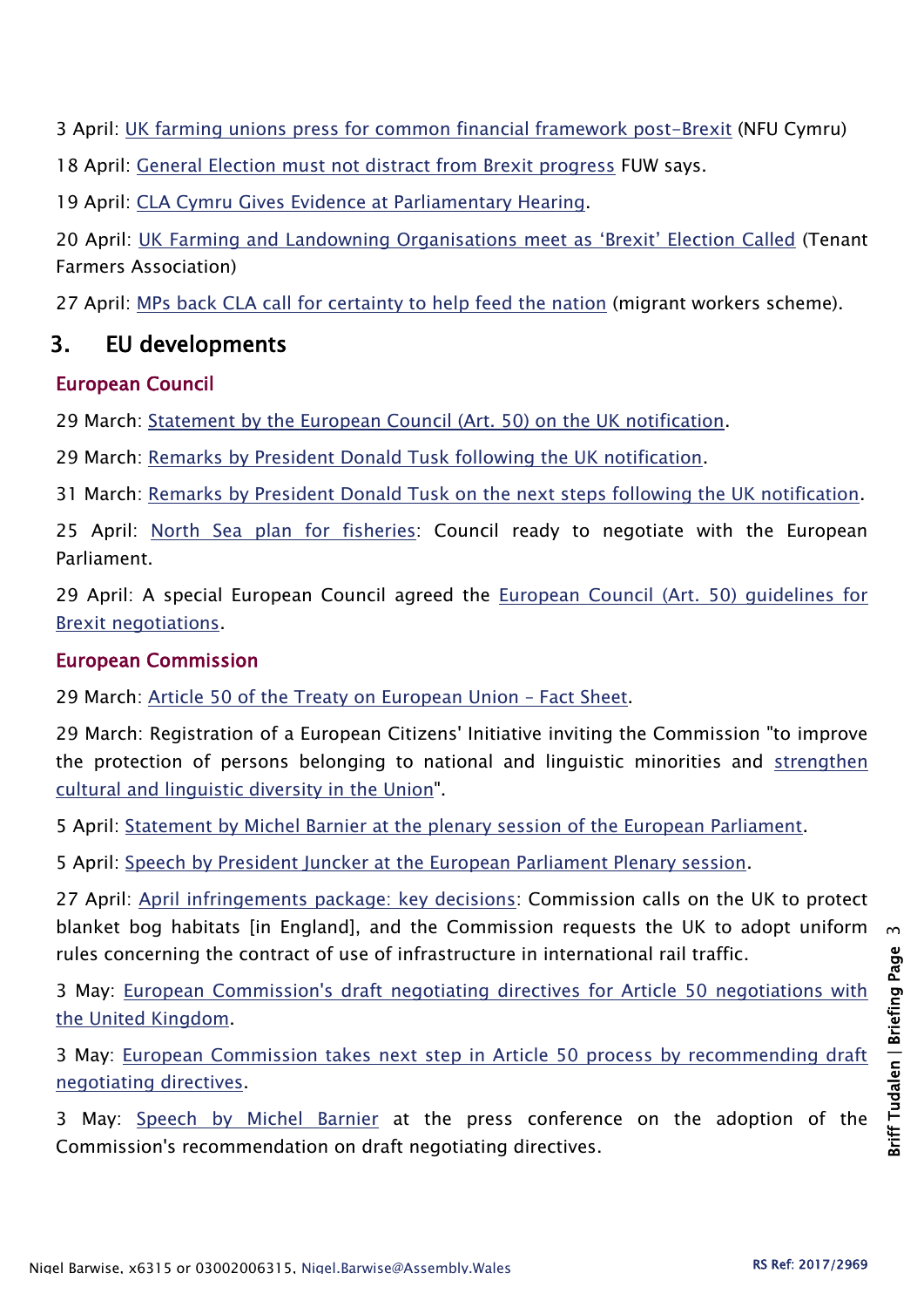#### European Parliament

28 March: [London Mayor: "We are still going to be part of the European family"](http://www.europarl.europa.eu/news/en/news-room/20170324STO68407/london-mayor-%E2%80%9Cwe-are-still-going-to-be-part-of-the-european-family%E2%80%9D).

29 March: [Article 50: how the future of EU-UK relations will be decided.](http://www.europarl.europa.eu/news/en/news-room/20170324STO68408/article-50-how-the-future-of-eu-uk-relations-will-be-decided)

29 March: [Brexit: MEPs set out conditions for approving UK withdrawal agreement.](http://www.europarl.europa.eu/news/en/news-room/20170329IPR69014/brexit-meps-set-out-conditions-for-approving-uk-withdrawal-agreement)

4 April: [German President: "Europe is complicated but worth the effort".](http://www.europarl.europa.eu/news/en/news-room/20170331STO69302/german-president-europe-is-complicated-but-worth-the-effort)

4 April: [Brexit: MEPs to put people first during the negotiations.](http://www.europarl.europa.eu/news/en/news-room/20170331STO69304/brexit-meps-to-put-people-first-during-the-negotiations)

5 April: [MEPs approve €71.5m in EU aid after natural disasters in UK, Cyprus, Portugal](http://www.europarl.europa.eu/news/en/news-room/20170329IPR69068/meps-approve-%E2%82%AC71.5m-in-eu-aid-after-natural-disasters-in-uk-cyprus-portugal).

6 April: [Red lines on Brexit negotiations](http://www.europarl.europa.eu/news/en/news-room/20170329IPR69054/red-lines-on-brexit-negotiations) – Parliament's resolution.

20 April: [Tajani in London: "Citizens deserve certainty regarding their](http://www.europarl.europa.eu/news/en/news-room/20170420STO71817/tajani-in-london-%E2%80%9Cpeople-deserve-certainty-regarding-their-post-brexit-future%E2%80%9D) post-Brexit future".

28 April: [Belonging to the EU is a good thing, say a growing number of citizens.](http://www.europarl.europa.eu/news/en/news-room/20170427IPR72790/belonging-to-the-eu-is-a-good-thing-say-a-growing-number-of-citizens)

3 May: [EU-NATO relations: debate with NATO Secretary General Stoltenberg.](http://www.europarl.europa.eu/news/en/news-room/20170502IPR73163/eu-nato-relations-debate-with-nato-secretary-general-stoltenberg-on-wednesday)

#### European News

23 March: [Brexit: EU must show unity protecting the rights of every citizen living and](http://cor.europa.eu/en/news/Pages/Brexit-EU-must-show-unity-protecting-the-rights-of-every-citizen-living-and-working-in-regions-and-cities.aspx)  [working in regions and cities.](http://cor.europa.eu/en/news/Pages/Brexit-EU-must-show-unity-protecting-the-rights-of-every-citizen-living-and-working-in-regions-and-cities.aspx) (Committee of the Regions)

28 March: [The Conference of Peripheral Maritime Regions calls for regions to be represented](http://cpmr.org/cohesion/cpmr-calls-for-regions-to-be-represented-in-brexit-negotiations/11809/)  [in Brexit negotiations.](http://cpmr.org/cohesion/cpmr-calls-for-regions-to-be-represented-in-brexit-negotiations/11809/)

27 April: Merkel warns against UK 'illusions' over Brexit. [\(CNN report\)](http://edition.cnn.com/2017/04/27/europe/brexit-germany-merkel-uk/)

## 4. UK developments

#### UK Government

29 March: The UK's Permanent Representative to the European Union, Sir Tim Barrow, formally informed the office of European Council President, Donald Tusk, of the [UK's](https://www.gov.uk/government/publications/prime-ministers-letter-to-donald-tusk-triggering-article-50/prime-ministers-letter-to-donald-tusk-triggering-article-50)  [intention to leave the EU under](https://www.gov.uk/government/publications/prime-ministers-letter-to-donald-tusk-triggering-article-50/prime-ministers-letter-to-donald-tusk-triggering-article-50) Article 50 of the Lisbon Treaty.

30 March: The Government published a [White Paper on the Great Repeal Bill.](https://www.gov.uk/government/uploads/system/uploads/attachment_data/file/604516/Great_repeal_bill_white_paper_accessible.pdf)

30 March: [Guidance for businesses on the Great Repeal Bill.](https://www.gov.uk/guidance/guidance-for-businesses-on-the-great-repeal-bill)

30 March: [Certainty and stability for UK businesses](https://www.gov.uk/government/news/certainty-and-stability-for-uk-businesses-as-negotiations-begin-on-new-relationship-with-europe) as negotiations begin on new relationship with Europe.

31 March: Prime Minister Theresa May spoke with the **[Dutch Prime Minister Rutte](https://www.gov.uk/government/news/pm-call-with-prime-minister-rutte-of-the-netherlands-30-march-2017)** following the UK's letter of notification to the European Council.

2 April: Prime Minister Theresa May spoke with [Chief Minister Fabian Picardo](https://www.gov.uk/government/news/pm-call-with-chief-minister-of-gibraltar-2-april-2017) about how we will work with Gibraltar for the best possible outcome on Brexit.

5 April: Lord Bridges speech to [Alliance of European Metropolitan Chambers.](https://www.gov.uk/government/news/lord-bridges-speech-to-alliance-of-european-metropolitan-chambers)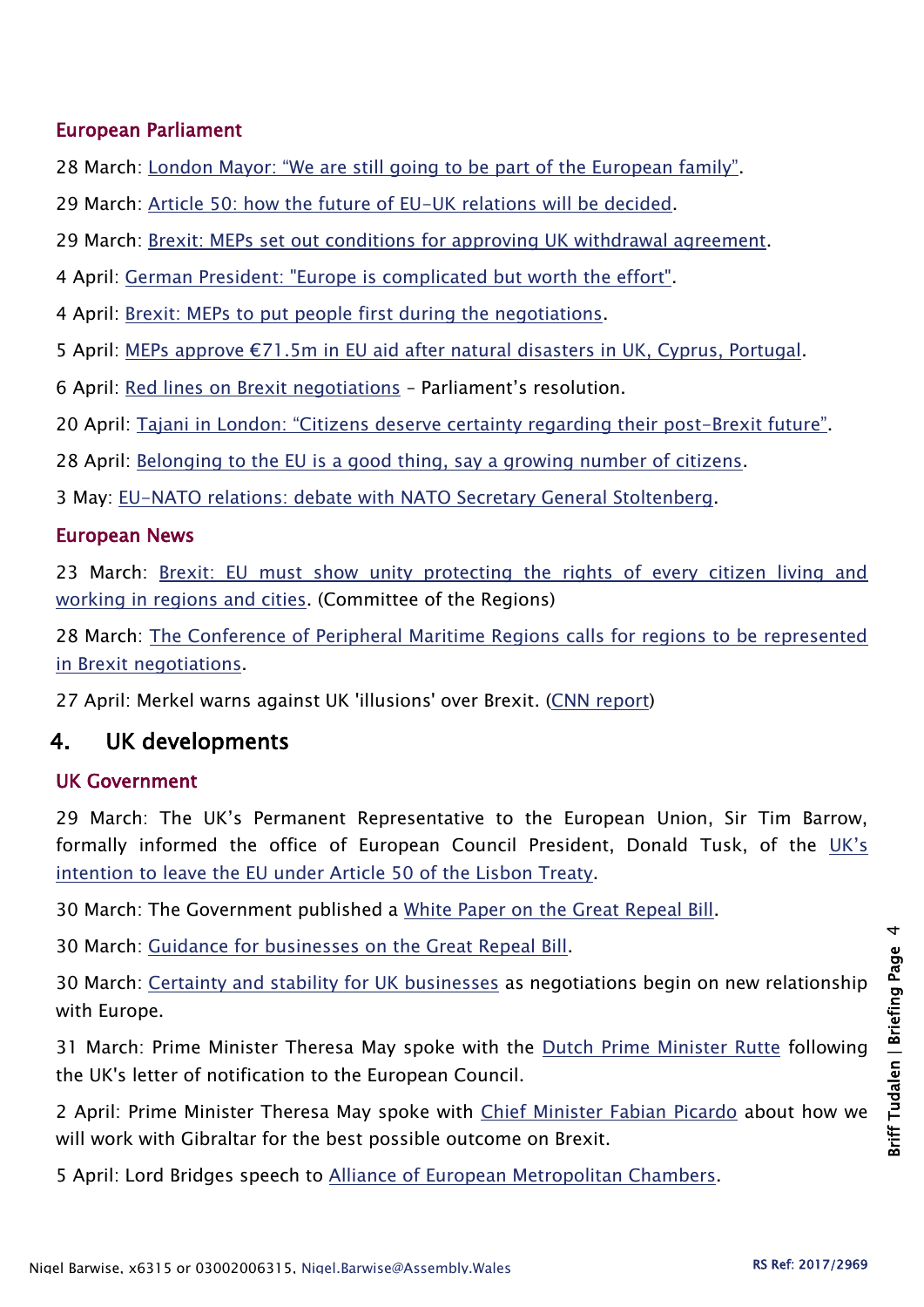6 April: Lord Bridges speech at the [National Consumer Federation](https://www.gov.uk/government/news/lord-bridges-speech-at-the-ncf-consumer-congress) Consumer Congress.

6 April: Prime Minister Theresa May met with the [President of the European Council Donald](https://www.gov.uk/government/news/pm-meeting-with-donald-tusk-6-april-2017)  [Tusk](https://www.gov.uk/government/news/pm-meeting-with-donald-tusk-6-april-2017) for talks following the triggering of Article 50.

7 April: [UK leaving the EU: what you need to know](https://www.gov.uk/government/collections/uk-leaving-the-eu-what-you-need-to-know) - Information for EU nationals in the UK and UK nationals living, working, visiting and studying in the EU.

26 April: [Prime Minister Theresa May met President Jean-Claude Juncker](https://www.gov.uk/government/news/pm-meeting-with-european-commission-president-27-april-2017) of the European Commission at Downing Street.

27 April: [Prime Minister May met Commission President Juncker in London.](https://www.gov.uk/government/news/pm-meeting-with-european-commission-president-27-april-2017)

#### House of Commons

29 March: [The Prime Minister led a debate on Article 50.](https://hansard.parliament.uk/commons/2017-03-29/debates/A6DFE4A0-6AB1-4B71-BF25-376F52AF3300/Article50)

30 March: A statement by the Secretary of State for Exiting the European Union, David Davis, on [Legislating for UK Withdrawal from the EU,](https://hansard.parliament.uk/commons/2017-03-30/debates/A665E6EB-D36B-4D19-9173-3577354DE7F0/LegislatingForUKWithdrawalFromTheEU) followed by questions.

19 April: The Prime Minister moved a motion for an [Early Parliamentary General Election,](https://hansard.parliament.uk/commons/2017-04-19/debates/0DE53CE3-2E92-44E8-A3BE-A7BEE2D9F075/EarlyParliamentaryGeneralElection) which after debate was agreed by 522 votes to 13.

19 April: A debate on Section 5 of the European Communities (Amendment) Act 1993 - the [UK's convergence programme](https://hansard.parliament.uk/commons/2017-04-19/debates/797D75EE-9256-4B7F-A02D-394EE7D3A7D7/Section5OfTheEuropeanCommunities(Amendment)Act1993) – which was agreed.

20 April: Presentation of the Public Administration and Constitutional Affairs Committee report "[Lessons learned from the EU Referendum](https://hansard.parliament.uk/commons/2017-04-20/debates/10B7A67D-F4F8-4F4D-B068-343BF9431E07/PublicAdministrationAndConstitutionalAffairsCommittee)", followed by questions.

26 April: Questions on Leaving the EU: Effect on Wales, answered by [Alun Cairns](https://hansard.parliament.uk/commons/2017-04-26/debates/648978CC-2EC2-44CE-810D-2C694F10C338/LeavingTheEUEffectOnWales) and Guto [Bebb,](https://hansard.parliament.uk/commons/2017-04-26/debates/4772CC2F-ADDB-49FC-A56B-ECDBE31AAB80/LeavingTheEUEffectOnWales) and questions on the [Great Repeal Bill.](https://hansard.parliament.uk/commons/2017-04-26/debates/71288D2F-FEAA-43F1-A580-3C4654556E6F/GreatRepealBill)

29 March: The Environment, Food and Rural Affairs Committee examined the [rural tourism](http://www.parliament.uk/business/committees/committees-a-z/commons-select/environment-food-and-rural-affairs-committee/news-parliament-2015/rural-tourism-ev6-16-17/)  [experience in Wales and Scotland.](http://www.parliament.uk/business/committees/committees-a-z/commons-select/environment-food-and-rural-affairs-committee/news-parliament-2015/rural-tourism-ev6-16-17/) One witness was Dr Manon Antoniazzi, then Director, Culture, Sport and Tourism, Welsh Government, and now the National Assembly for Wales' Chief Executive.

29 March: [Potential for UK-US trade deal](http://www.parliament.uk/business/committees/committees-a-z/commons-select/international-trade-committee/news-parliament-2015/uk-us-trade-britishamerican-evidence-16-17/) examined by the International Trade Committee, the [evidence has been published.](http://www.parliament.uk/business/committees/committees-a-z/commons-select/international-trade-committee/inquiries/parliament-2015/uk-us-trade-16-17/)

30 March: Procedure Committee added to [terms of reference for 'Great Repeal Bill' inquiry.](http://www.parliament.uk/business/committees/committees-a-z/commons-select/procedure-committee/news-parliament-2015/delegated-powers-great-repeal-bill-updated-terms-16-17/)

18 April: The Culture, Media and Sport Committee held an [evidence session in its inquiry into](http://data.parliament.uk/writtenevidence/committeeevidence.svc/evidencedocument/culture-media-and-sport-committee/impact-of-brexit/oral/69155.html)  [the impact of Brexit on the creative industries, tourism and the digital single market.](http://data.parliament.uk/writtenevidence/committeeevidence.svc/evidencedocument/culture-media-and-sport-committee/impact-of-brexit/oral/69155.html)

19 April: The [Welsh Affairs Committee held an evidence session](http://www.parliament.uk/business/committees/committees-a-z/commons-select/welsh-affairs-committee/inquiries/parliament-2015/inquiry1/) on Agriculture in Wales post-Brexit.

19 April: The Exiting the European Union Committee looked at the [potential financial](http://www.parliament.uk/business/committees/committees-a-z/commons-select/exiting-the-european-union-committee/news-parliament-2015/potential-financial-settlement-for-eu-withdrawal-evidence-16-17/)  [settlement for the UK's withdrawal from the European Union.](http://www.parliament.uk/business/committees/committees-a-z/commons-select/exiting-the-european-union-committee/news-parliament-2015/potential-financial-settlement-for-eu-withdrawal-evidence-16-17/)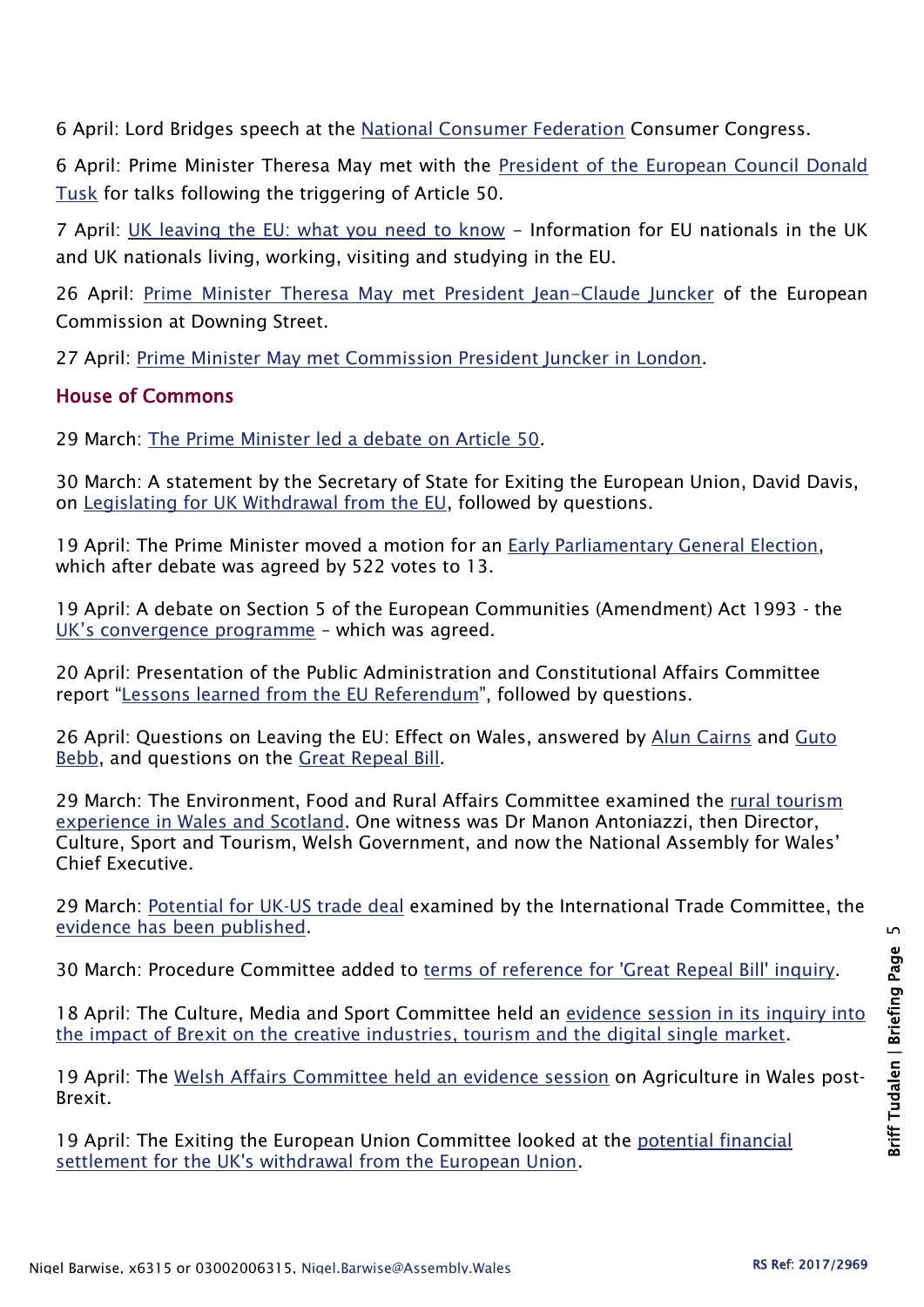19 April: The Scottish Affairs Committee continued its inquiry into Scotland's place in Europe with a session examining the constitutional implications of the Brexit process and [settlement.](http://www.parliament.uk/business/committees/committees-a-z/commons-select/scottish-affairs-committee/news-parliament-2015/scotland-place-europe-constitutional-evidence-16-17/)

4 April: The [Exiting the European Union Committee concludes in its report](https://www.publications.parliament.uk/pa/cm201617/cmselect/cmexeu/1125/112502.htm) that the Government's assertion that ["no deal is better than a bad deal" is unsubstantiated](http://www.parliament.uk/business/committees/committees-a-z/commons-select/exiting-the-european-union-committee/news-parliament-2015/brexit-white-paper-report-published-16-17/) without an economic assessment of "no deal" having been done and without evidence that steps are being taken to mitigate what would be the damaging effect of such an outcome. The report's findings include: Timescale for reaching agreement; Gibraltar; Potential exit payment; Securing an UK–EU Free Trade Agreement (FTA); The Customs Union; FTAs with non-EU countries; Cooperating in the fight against crime and terrorism; Immigration; Consultation with devolved administrations; Northern Ireland and the Republic of Ireland; Minimising disruption to business when we leave the EU.

7 April: The [European Scrutiny Committee report](http://www.publications.parliament.uk/pa/cm201617/cmselect/cmeuleg/1124/112402.htm) says that the [Government must continue to](http://www.parliament.uk/business/committees/committees-a-z/commons-select/european-scrutiny-committee/news-parliament-20151/brexit-scrutiny-system-report-published-16-17/)  [consider EU proposals over the next two years,](http://www.parliament.uk/business/committees/committees-a-z/commons-select/european-scrutiny-committee/news-parliament-20151/brexit-scrutiny-system-report-published-16-17/) even though the UK is about to leave the EU.

12 April: The [Public Administration and Constitutional Affairs Committee report](https://www.publications.parliament.uk/pa/cm201617/cmselect/cmpubadm/496/49602.htm) says any future referendum in the UK should [take note of the lessons learned from the execution of](http://www.parliament.uk/business/committees/committees-a-z/commons-select/public-administration-and-constitutional-affairs-committee/news-parliament-2015/lessons-learned-from-eu-ref-16-17/)  [the Brexit referendum,](http://www.parliament.uk/business/committees/committees-a-z/commons-select/public-administration-and-constitutional-affairs-committee/news-parliament-2015/lessons-learned-from-eu-ref-16-17/) including the damage to the reputation of the Civil Service and the lack of preparation for either of the possible outcomes.

12 April: [Government's Industrial Strategy could do more to reflect Brexit opportunities](http://www.parliament.uk/business/committees/committees-a-z/commons-select/science-and-technology-committee/news-parliament-2015/industrial-strategy-report-published-16-17/) – Science and Technology Committee [Report.](https://www.publications.parliament.uk/pa/cm201617/cmselect/cmsctech/991/99102.htm)

29 March – 26 April: Joint Committee on Human Rights has published a lot of written evidence for its inquiry [The Government's proposed derogation from the ECHR](http://www.parliament.uk/business/committees/committees-a-z/joint-select/human-rights-committee/inquiries/parliament-2015/government-proposed-echr-derogation-16-17/publications/).

11 April: The Scottish Affairs Committee has published two letters on inter-governmental relations, to [Angela Constance MSP](https://www.publications.parliament.uk/pa/cm201617/cmselect/cmscotaf/Joint-Letter-to-Angela-Constance-MSP.PDF) and to [Damian Green MP.](https://www.publications.parliament.uk/pa/cm201617/cmselect/cmscotaf/Joint-Letter-to-Rt-Hon-Damian-Green-MP.PDF)

19 April: The Welsh Affairs Committee has published evidence for its [Agriculture in Wales](http://www.parliament.uk/business/committees/committees-a-z/commons-select/welsh-affairs-committee/inquiries/parliament-2015/inquiry1/publications/)  [post-Brexit](http://www.parliament.uk/business/committees/committees-a-z/commons-select/welsh-affairs-committee/inquiries/parliament-2015/inquiry1/publications/) inquiry: [Countryside Alliance -](http://data.parliament.uk/writtenevidence/committeeevidence.svc/evidencedocument/welsh-affairs-committee/agriculture-in-wales-postbrexit/written/68874.html) written evidence; [Hybu Cig Cymru -](http://data.parliament.uk/writtenevidence/committeeevidence.svc/evidencedocument/welsh-affairs-committee/agriculture-in-wales-postbrexit/written/49758.html) Meat [Promotion Wales -](http://data.parliament.uk/writtenevidence/committeeevidence.svc/evidencedocument/welsh-affairs-committee/agriculture-in-wales-postbrexit/written/49758.html) written evidence; CLA - [written evidence.](http://data.parliament.uk/writtenevidence/committeeevidence.svc/evidencedocument/welsh-affairs-committee/agriculture-in-wales-postbrexit/written/49735.html)

20 April: Letter from the Secretary of State, Dr Liam Fox, regarding UK trade options beyond [2019 report](http://www.parliament.uk/documents/commons-committees/international-trade/correspondence/letter-liam-fox-uk-trade-options-200417.pdf) (International Trade Committee).

26 April: European Scrutiny Committee released most recent [Government update on EU Trade](http://www.parliament.uk/documents/commons-committees/european-scrutiny/letter-chair-lord-price-eu-trade-policy-290317.pdf)  [negotiations.](http://www.parliament.uk/documents/commons-committees/european-scrutiny/letter-chair-lord-price-eu-trade-policy-290317.pdf)

27 April: [Government statistics inadequate for the needs of agriculture](http://www.parliament.uk/business/committees/committees-a-z/commons-select/environment-food-and-rural-affairs-committee/news-parliament-2015/feeding-the-nation-labour-constraints-report-published-16-17/) – The Environment, Food and Rural Affairs Committee published its report [Feeding the nation: labour constraints](https://www.publications.parliament.uk/pa/cm201617/cmselect/cmenvfru/1009/100902.htm) into the agriculture and horticulture labour markets.

29 April: The Environmental Audit Committee published its report [The Future of Chemicals](https://www.publications.parliament.uk/pa/cm201617/cmselect/cmenvaud/912/91202.htm)  [Regulation after the EU Referendum.](https://www.publications.parliament.uk/pa/cm201617/cmselect/cmenvaud/912/91202.htm)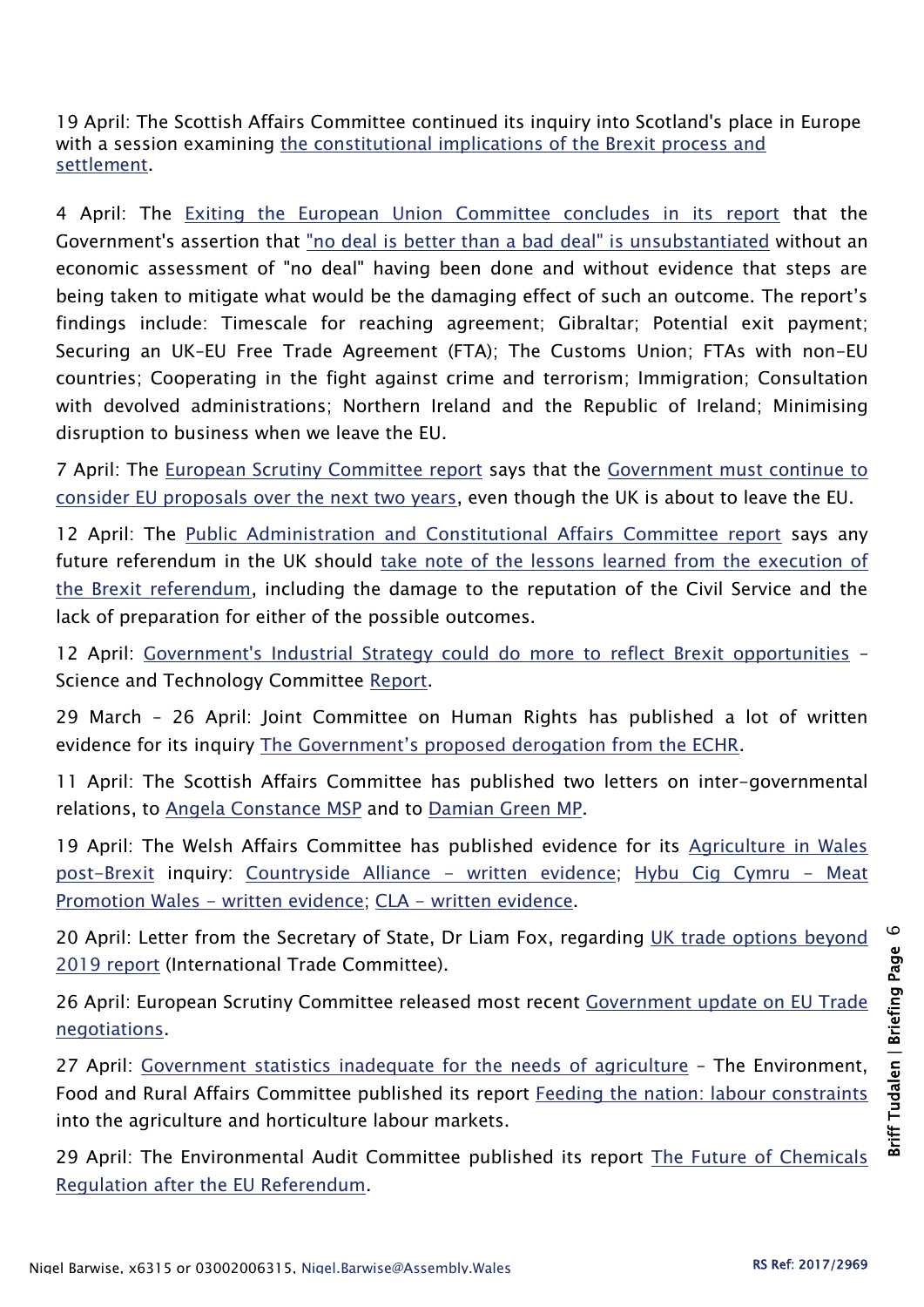1 May: The Home Affairs Committee published its report '[Hate crime: abuse, hate and](https://www.publications.parliament.uk/pa/cm201617/cmselect/cmhaff/609/60902.htm)  [extremism online](https://www.publications.parliament.uk/pa/cm201617/cmselect/cmhaff/609/60902.htm)'.

2 May: An in-depth consideration of the [relationship between Ministers and civil servants is](http://www.parliament.uk/business/committees/committees-a-z/commons-select/public-administration-and-constitutional-affairs-committee/news-parliament-2015/work-of-civil-service-report-published-16-17/)  [vital as Whitehall faces the challenges of leaving the EU](http://www.parliament.uk/business/committees/committees-a-z/commons-select/public-administration-and-constitutional-affairs-committee/news-parliament-2015/work-of-civil-service-report-published-16-17/) – said the Public Administration and Constitutional Affairs Committee in its [report.](https://www.publications.parliament.uk/pa/cm201617/cmselect/cmpubadm/253/25302.htm)

2 May: [Government must act urgently to end Brexit risk to nuclear industry](http://www.parliament.uk/business/committees/committees-a-z/commons-select/business-energy-industrial-strategy/news-parliament-2015/leaving-eu-energy-climate-change-report-published-16-17/) - Business, Energy and Industrial Strategy Committee [report.](https://www.publications.parliament.uk/pa/cm201617/cmselect/cmbeis/909/90902.htm)

2 May: [Further scrutiny of "Great Repeal Bill" proposals urged for next Parliament](http://www.parliament.uk/business/committees/committees-a-z/commons-select/procedure-committee/news-parliament-2015/matters-2017-parliament-report-published-16-17/) by the Procedure Committee in its [report: Matters for the Procedure Committee in the 2017](https://www.publications.parliament.uk/pa/cm201617/cmselect/cmproced/1091/109102.htm)  [Parliament.](https://www.publications.parliament.uk/pa/cm201617/cmselect/cmproced/1091/109102.htm)

### House of Lords

The House of Lords European Union Committee and its six Sub-Committees is undertaking a "[co-ordinated series of inquiries](http://www.parliament.uk/business/committees/committees-a-z/lords-select/eu-select-committee-/news-parliament-2015/co-ordinated-inquries-launch/) into the key issues that will arise in the forthcoming negotiations on Brexit".

29 March: The Prime Minister's statement on [Brexit: Triggering Article 50](https://hansard.parliament.uk/Lords/2017-03-29/debates/53857240-7DF2-4D53-A4E3-EF8AFBD95791/BrexitTriggeringArticle50) was repeated, followed by a debate.

30 March: Questions on [Brexit: Crime Prevention,](https://hansard.parliament.uk/Lords/2017-03-30/debates/4E32CE56-38AC-4402-A284-682259985E69/BrexitCrimePrevention) followed by questions on Brexit: Court of [Justice of the European Union.](https://hansard.parliament.uk/Lords/2017-03-30/debates/25443FFF-EE66-4626-A250-FEA493E1428F/BrexitCourtOfJusticeOfTheEuropeanUnion)

30 March: The statement on [Brexit: Legislating for the United Kingdom's Withdrawal from the](https://hansard.parliament.uk/Lords/2017-03-30/debates/B3DB0A82-986F-462D-A27E-F2C3147A7FD5/BrexitLegislatingForTheUnitedKingdom%E2%80%99SWithdrawalFromTheEuropeanUnion)  [European Union](https://hansard.parliament.uk/Lords/2017-03-30/debates/B3DB0A82-986F-462D-A27E-F2C3147A7FD5/BrexitLegislatingForTheUnitedKingdom%E2%80%99SWithdrawalFromTheEuropeanUnion) was repeated, followed by questions.

4 April: A debate on motions about [Brexit: European Union-derived Rights,](https://hansard.parliament.uk/Lords/2017-04-04/debates/74F24E0F-131E-45E1-AB74-7AA08E43FBE6/BrexitEuropeanUnion-DerivedRights) motions agreed.

6 April: Questions on [Brexit: European Parliament Resolution.](https://hansard.parliament.uk/Lords/2017-04-06/debates/F697BBA8-48D1-4630-8391-27FEFC66565B/BrexitEuropeanParliamentResolution)

6 April: After debate, the House noted the European Union Committee's report [Brexit and the](https://hansard.parliament.uk/Lords/2017-04-06/debates/1BF99F95-8AA8-48D8-8C96-ECE7B9C96DF5/BrexitAndTheEUBudget(EUCReport))  [EU Budget.](https://hansard.parliament.uk/Lords/2017-04-06/debates/1BF99F95-8AA8-48D8-8C96-ECE7B9C96DF5/BrexitAndTheEUBudget(EUCReport))

24 April: Questions on [Brexit: Negotiations.](https://hansard.parliament.uk/Lords/2017-04-24/debates/BB35BAE6-F869-4A05-A07C-1F133440294D/BrexitNegotiations)

24 April: Motion approved on the [UK Convergence Programme.](https://hansard.parliament.uk/Lords/2017-04-24/debates/E695548C-7DC0-4F83-BB62-8E74CE22D3A0/UKConvergenceProgramme)

25 April: Questions on [Brexit: United Kingdom-Africa Trade and Development.](https://hansard.parliament.uk/Lords/2017-04-25/debates/E66A5C52-B290-4E1B-9971-111875E66B2B/BrexitUnitedKingdom-AfricaTradeAndDevelopment)

29 March: The Constitution [Committee heard annual evidence from the President and Deputy](http://www.parliament.uk/business/committees/committees-a-z/lords-select/constitution-committee/news-parliament-2015/president-supreme-court-2017/)  [President of the Supreme Court,](http://www.parliament.uk/business/committees/committees-a-z/lords-select/constitution-committee/news-parliament-2015/president-supreme-court-2017/) topics included Brexit and Devolution.

30 March: Members of the [European Union Committee met committees of the](http://www.parliament.uk/business/committees/committees-a-z/lords-select/eu-select-committee-/news-parliament-2015/lisbon-berlin-eu-select-visits/) Portuguese Assembly of the People in Lisbon, and the German Bundesrat (Federal Council) in Berlin.

31 March: The EU External Affairs Sub-Committee launched a new inquiry into [UK sanctions](http://www.parliament.uk/business/committees/committees-a-z/lords-select/eu-external-affairs-subcommittee/news-parliament-2015/brexit-sanctions-policy-inquiry-launch/)  [policy after Brexit.](http://www.parliament.uk/business/committees/committees-a-z/lords-select/eu-external-affairs-subcommittee/news-parliament-2015/brexit-sanctions-policy-inquiry-launch/)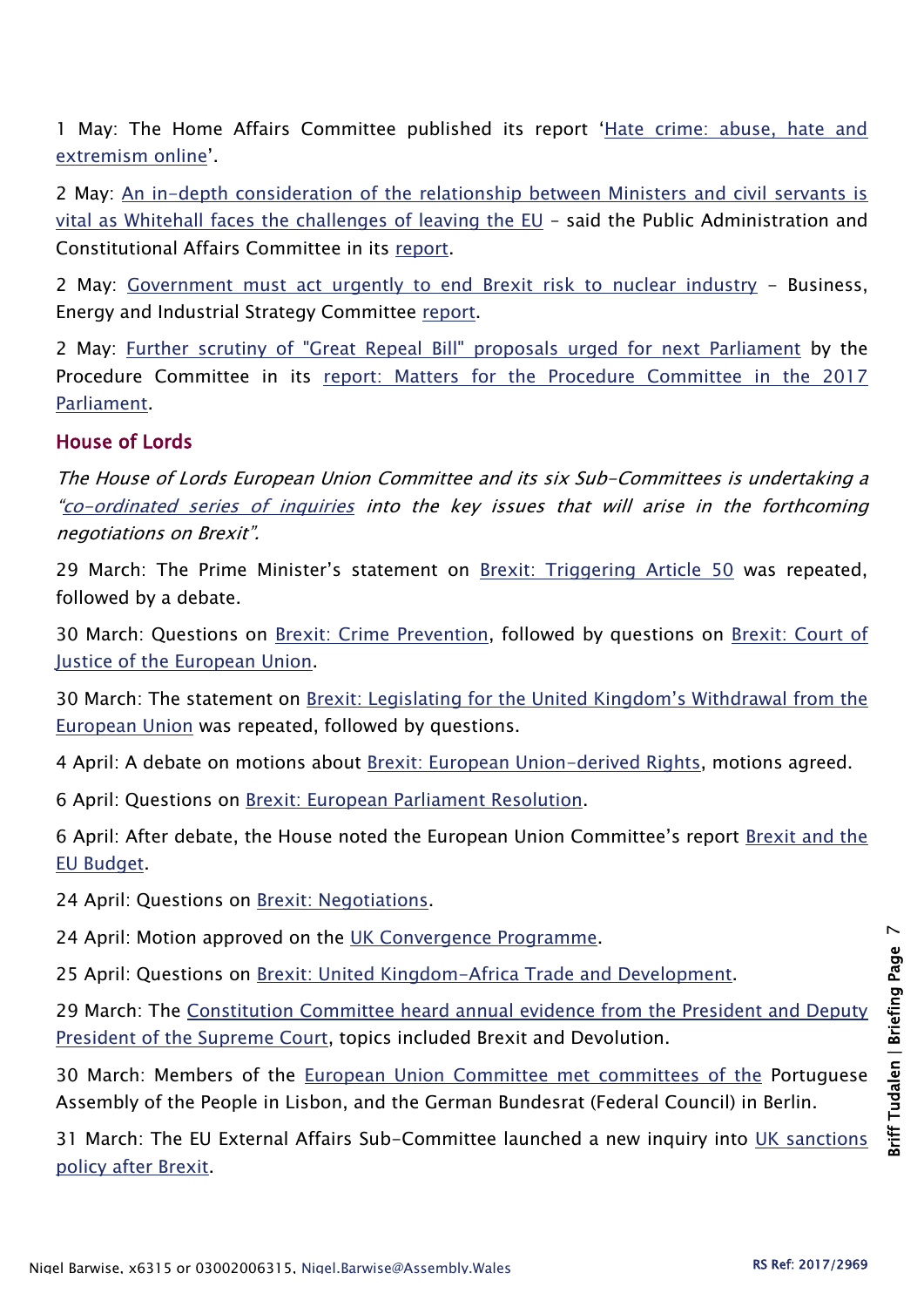5 April: The EU Energy and Environment Sub-Committee started a short inquiry into [Brexit:](http://www.parliament.uk/business/committees/committees-a-z/lords-select/eu-energy-environment-subcommittee/news-parliament-2015/brexit-farm-animal-welfare-roundtable/)  [farm animal welfare,](http://www.parliament.uk/business/committees/committees-a-z/lords-select/eu-energy-environment-subcommittee/news-parliament-2015/brexit-farm-animal-welfare-roundtable/) with a roundtable discussion with academics and industry experts.

5 April: [Former Eurojust presidents questioned on the European Arrest Warrant](http://data.parliament.uk/writtenevidence/committeeevidence.svc/evidencedocument/eu-home-affairs-subcommittee/brexit-the-european-arrest-warrant/oral/68837.html) by the EU Home Affairs Sub-Committee.

6 April: The EU External Affairs Sub-Committee held a one-off evidence session on [Common](http://www.parliament.uk/business/committees/committees-a-z/lords-select/eu-external-affairs-subcommittee/news-parliament-2015/academics-common-foreign-security-policy/)  [Foreign Security Policy \(CFSP\) post-Brexit.](http://www.parliament.uk/business/committees/committees-a-z/lords-select/eu-external-affairs-subcommittee/news-parliament-2015/academics-common-foreign-security-policy/)

25 April: The EU Justice Sub-Committee started a new inquiry into Brexit: consumer [protection rights](http://www.parliament.uk/business/committees/committees-a-z/lords-select/eu-justice-subcommittee/news-parliament-2015/Brexit-Consumer-Protection-inquiry-launched/) with an evidence session.

25 April: The EU Justice Sub-Committee held an evidence session for a new inquiry into [Brexit: consumer protection rights.](http://www.parliament.uk/business/committees/committees-a-z/lords-select/eu-justice-subcommittee/news-parliament-2015/Brexit-Consumer-Protection-inquiry-launched/)

26 April: The EU Home Affairs Sub-Committee took evidence from a Home Office Minister on the [EU Data Protection Package.](http://www.parliament.uk/business/committees/committees-a-z/lords-select/eu-home-affairs-subcommittee/news-parliament-2015/home-office-data-protection/)

26 April: [The sixth meeting of the Informal Brexit Liaison Group,](http://www.parliament.uk/business/committees/committees-a-z/lords-select/liaison-committee/news-parliament-2015/sixth-brexit-liaison-group-meeting-260417/) set up by the House of Lords Liaison Committee, was held.

5 April: The Economic Affairs Committee published evidence on Brexit and the Labour Market: 28 Feb 2017 - [Brexit and the Labour Market -](http://data.parliament.uk/writtenevidence/committeeevidence.svc/evidencedocument/economic-affairs-committee/brexit-and-the-labour-market/oral/48754.html) oral evidence; [08 Mar 2017 -](http://data.parliament.uk/writtenevidence/committeeevidence.svc/evidencedocument/economic-affairs-committee/brexit-and-the-labour-market/oral/48835.html) Brexit [and the Labour Market -](http://data.parliament.uk/writtenevidence/committeeevidence.svc/evidencedocument/economic-affairs-committee/brexit-and-the-labour-market/oral/48835.html) oral evidence; IPPR - [written evidence;](http://data.parliament.uk/writtenevidence/committeeevidence.svc/evidencedocument/economic-affairs-committee/brexit-and-the-labour-market/written/47382.html) [Migrants' Rights Network](http://data.parliament.uk/writtenevidence/committeeevidence.svc/evidencedocument/economic-affairs-committee/brexit-and-the-labour-market/written/47385.html)  [written evidence;](http://data.parliament.uk/writtenevidence/committeeevidence.svc/evidencedocument/economic-affairs-committee/brexit-and-the-labour-market/written/47385.html) [Immigration Law Practitioners Association -](http://data.parliament.uk/writtenevidence/committeeevidence.svc/evidencedocument/economic-affairs-committee/brexit-and-the-labour-market/written/47389.html) written evidence; Trades Union [Congress \(TUC\) -](http://data.parliament.uk/writtenevidence/committeeevidence.svc/evidencedocument/economic-affairs-committee/brexit-and-the-labour-market/written/48100.html) written evidence.

22 March – 11 April: The EU Energy and Environment Sub-Committee published evidence on its Brexit: agriculture inquiry: 08 Mar 2017 - [Brexit: agriculture -](http://data.parliament.uk/writtenevidence/committeeevidence.svc/evidencedocument/eu-energy-and-environment-subcommittee/brexit-agriculture/oral/48840.html) oral evidence - Evidence given by George Eustice MP, Minister of State for Agriculture, Fisheries and Food; [01 Mar](http://data.parliament.uk/writtenevidence/committeeevidence.svc/evidencedocument/eu-energy-and-environment-subcommittee/brexit-agriculture/oral/48601.html)  2017 - [Brexit: agriculture -](http://data.parliament.uk/writtenevidence/committeeevidence.svc/evidencedocument/eu-energy-and-environment-subcommittee/brexit-agriculture/oral/48601.html) oral evidence - Evidence given by Professor Nigel Gibbens CBE, Chief Veterinary Officer; **BMPA - written evidence**; Scottish government - [written evidence;](http://data.parliament.uk/writtenevidence/committeeevidence.svc/evidencedocument/eu-energy-and-environment-subcommittee/brexit-agriculture/written/49208.html) [Welsh Government - written evidence;](http://data.parliament.uk/writtenevidence/committeeevidence.svc/evidencedocument/eu-energy-and-environment-subcommittee/brexit-agriculture/written/49021.html) [British Meat Processors Association -](http://data.parliament.uk/writtenevidence/committeeevidence.svc/evidencedocument/eu-energy-and-environment-subcommittee/brexit-agriculture/written/48562.html) written evidence.

21 April: The EU Justice Committee has received the Government's response to its report on [the legality of EU sanctions listing process.](http://www.parliament.uk/business/committees/committees-a-z/lords-select/eu-justice-subcommittee/news-parliament-2015/eu-sanctions-response/)

3 May: The EU Energy and Environment Sub-Committee published its report Brexit: [agriculture,](https://www.publications.parliament.uk/pa/ld201617/ldselect/ldeucom/169/169.pdf) particularly on the [implications of leaving the EU's Common Agriculture Policy](http://www.parliament.uk/business/committees/committees-a-z/lords-select/eu-energy-environment-subcommittee/news-parliament-2015/brexit-agr-rpt/)  [and the Single Market.](http://www.parliament.uk/business/committees/committees-a-z/lords-select/eu-energy-environment-subcommittee/news-parliament-2015/brexit-agr-rpt/)

## 5. Scotland

## Scottish Parliament

25 April: [Round-table discussion with young people](http://www.parliament.scot/parliamentarybusiness/report.aspx?r=10911&i=99818) to explore Scotland's future relationship with the European Union.